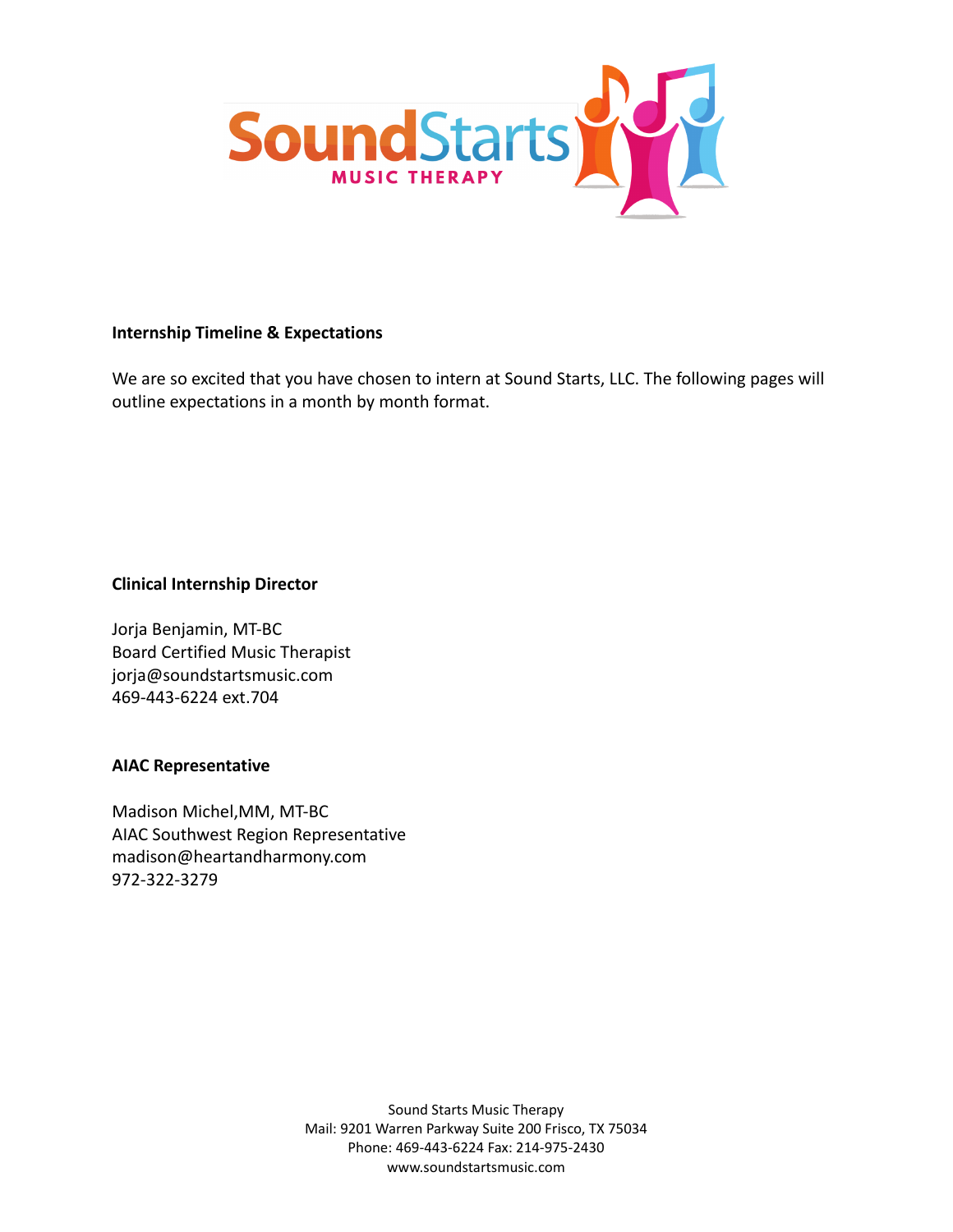

## **Pre-Internship**

- ❏ Send acceptance letter to student
- ❏ Send acceptance letter to AIAC representative
- ❏ Send acceptance letter to academic advisor
- ❏ Send assignments and admin forms to Intern
- ❏ Receive full COVID-19 vaccine
- ❏ Provide proof of professional liability insurance

## *Assignments:*

- ❏ Learn and memorize all songs in the MTK Starter Kit on guitar AND piano
- ❏ Read *Developmental Speech-Language Training through Music for Children with Autism Spectrum Disorders: Theory and Clinical Application* by Hayoung A. Lim
- ❏ Read *Music Heard So Deeply: A Music Therapy Memoir* by Betsey King, Phd, MT-BC
- ❏ Submit written book summaries (no more than 1 page per book) one week prior to internship start date

## *Forms/Admin:*

- ❏ Read & Sign the Employee Manual
- ❏ Read & Sign the Internship Agreement
- ❏ Read & Sign the Intern Expectations Policy (this document)
- ❏ Read & Sign the Intern Dismissal Policy
- ❏ Send photo + paragraph biography to [jorja@soundstartsmusic.com](mailto:jorja@soundstartsmusic.com) (see <https://soundstartsmusic.com/ourteam> for ideas)

## **Ongoing Additional Expectations/Events**

- ❏ Hours: 9am-6:30pm (4 weekdays + Saturday)
- ❏ Attend team meeting and small group: Every 1st and 3rd Tuesday at 6:30pm
- ❏ Complete weekly touchpoint form (see Trello board)
- ❏ Complete daily documentation and notes
- $\Box$  Engage in weekly meeting(s) with supervisor(s); one will always be scheduled with ID; others will be spontaneous, length will always be as needed
- ❏ Document hours via provided google sheet in shared drive
- ❏ Attend and lead camps as directed.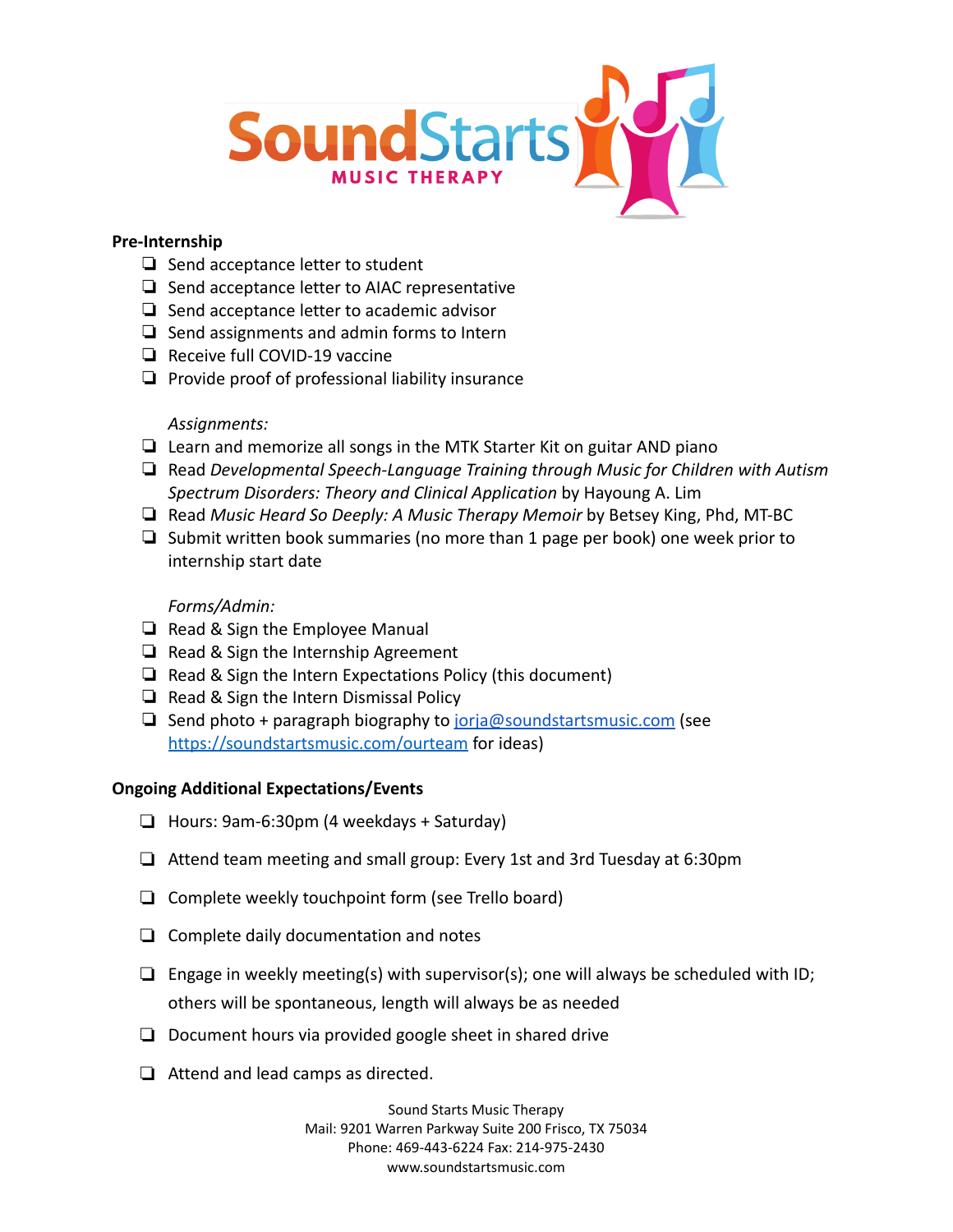

- ❏ Attend and participate in special events (resource/health fairs) as directed.
- ❏ Attend and participate in Showcase as directed.
- ❏ Monthly special topic trainings

### **Week 1 Orientation & Accesses**

- ❏ Tour of building
- ❏ Facility mission, culture and core values
- ❏ Parking
- ❏ Holiday and sick day procedures
- ❏ Infection control policies
- ❏ Lovejoy ISD background check: [https://www.lovejoyisd.net/apps/pages/index.jsp?uREC\\_ID=388656&type=d&pREC\\_ID=](https://www.lovejoyisd.net/apps/pages/index.jsp?uREC_ID=388656&type=d&pREC_ID=881532) [881532](https://www.lovejoyisd.net/apps/pages/index.jsp?uREC_ID=388656&type=d&pREC_ID=881532)
- ❏ Fingerprinting (if applicable)
- ❏ If attending BSW: proof of flu shot and HIPAA forms (see shared drive --> internship)
- ❏ Email/Shared Drive
- ❏ Trello
- ❏ MMS
- ❏ Grasshopper
- ❏ Key
- ❏ Strengthsfinder Assessment
- ❏ ID will add you to the Sound Starts Website
- ❏ Review the following AMTA documents:
	- ❏ Standards of Clinical Practice
	- ❏ National Roster Internship Guidelines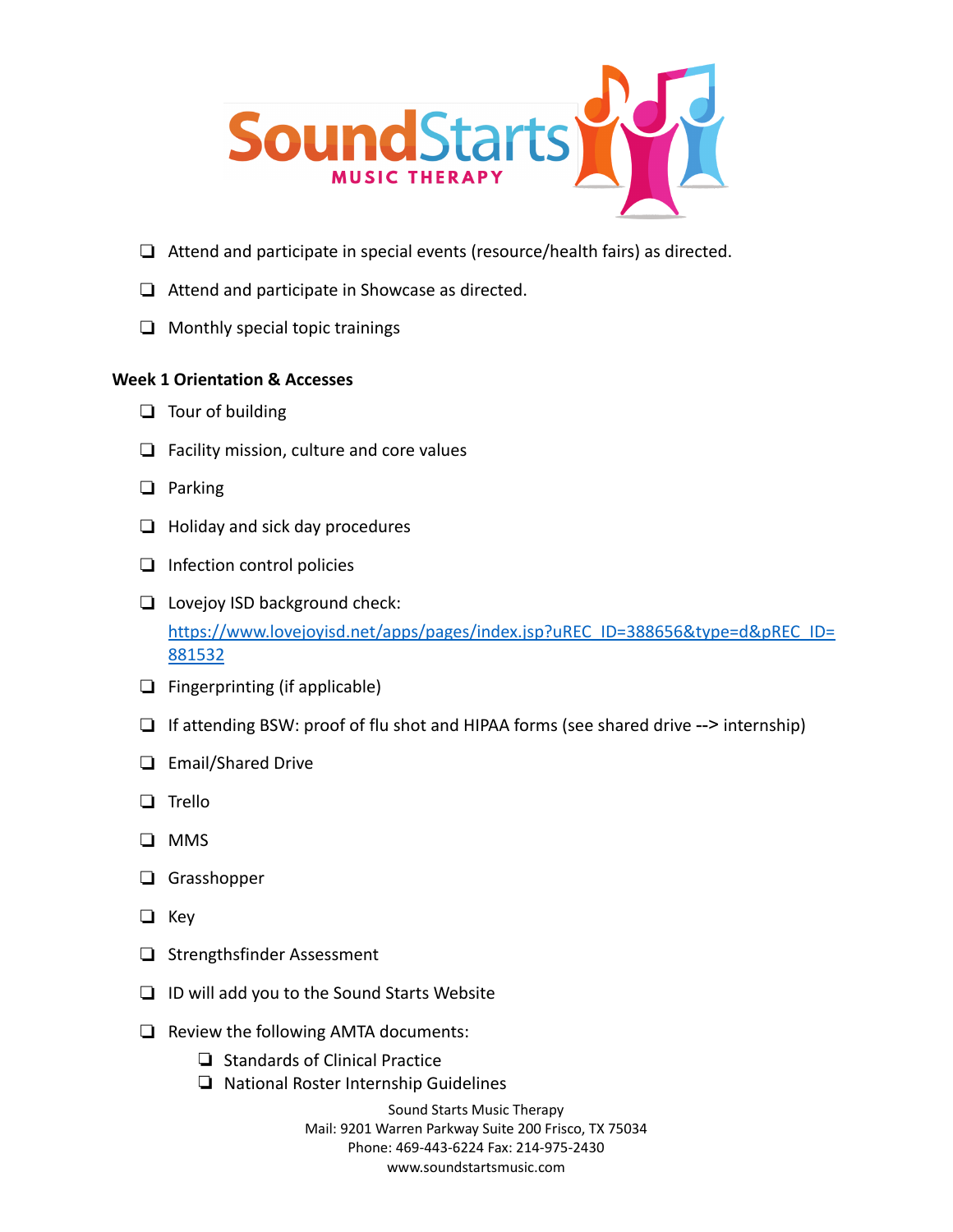

- ❏ Clinical Training Guidelines
- ❏ Scope of Music Therapy Practice
- ❏ Code of Ethics
- ❏ Professional Competencies
- ❏ Complete Beginning Internship Competencies:

[https://docs.google.com/forms/d/e/1FAIpQLSfrJOLb3x5O4\\_jfu72uNXhhHK42v-CEad1zh](https://docs.google.com/forms/d/e/1FAIpQLSfrJOLb3x5O4_jfu72uNXhhHK42v-CEad1zhp35ptyivxYzIA/viewform) [p35ptyivxYzIA/viewform](https://docs.google.com/forms/d/e/1FAIpQLSfrJOLb3x5O4_jfu72uNXhhHK42v-CEad1zhp35ptyivxYzIA/viewform)

## **Month 1**

- ❏ Determine weekly schedule; it may take 2-3 weeks before your schedule is "official" as our clients shift from time to time and you will be observing multiple therapists.
- ❏ Once your weekly schedule is established, "research" your clients by reading all prior notes and documentation located in each client's drive folder.
- ❏ Distribute "Internship at Sound Starts" cards to families you will be working with
- ❏ Initiate a conversation with each supervisor regarding style of feedback and session expectations.
- ❏ Explore the office and inventory app so you know what materials and instruments are available to you
- ❏ Explore the Resources folder in the shared drive for the same reason
- ❏ Read the SOPs in the shared drive
- ❏ Read the Internship Helpful Tips in the shared drive
- $\Box$  Contact 5 MT-BCs and schedule observations (to be completed by the end of month 2; see shared drive --> internship for ideas).
- ❏ Observation of center therapists
- ❏ Lead Opening/Closing Songs
- ❏ Read IMTAP manual
- ❏ Read SEMTAP manual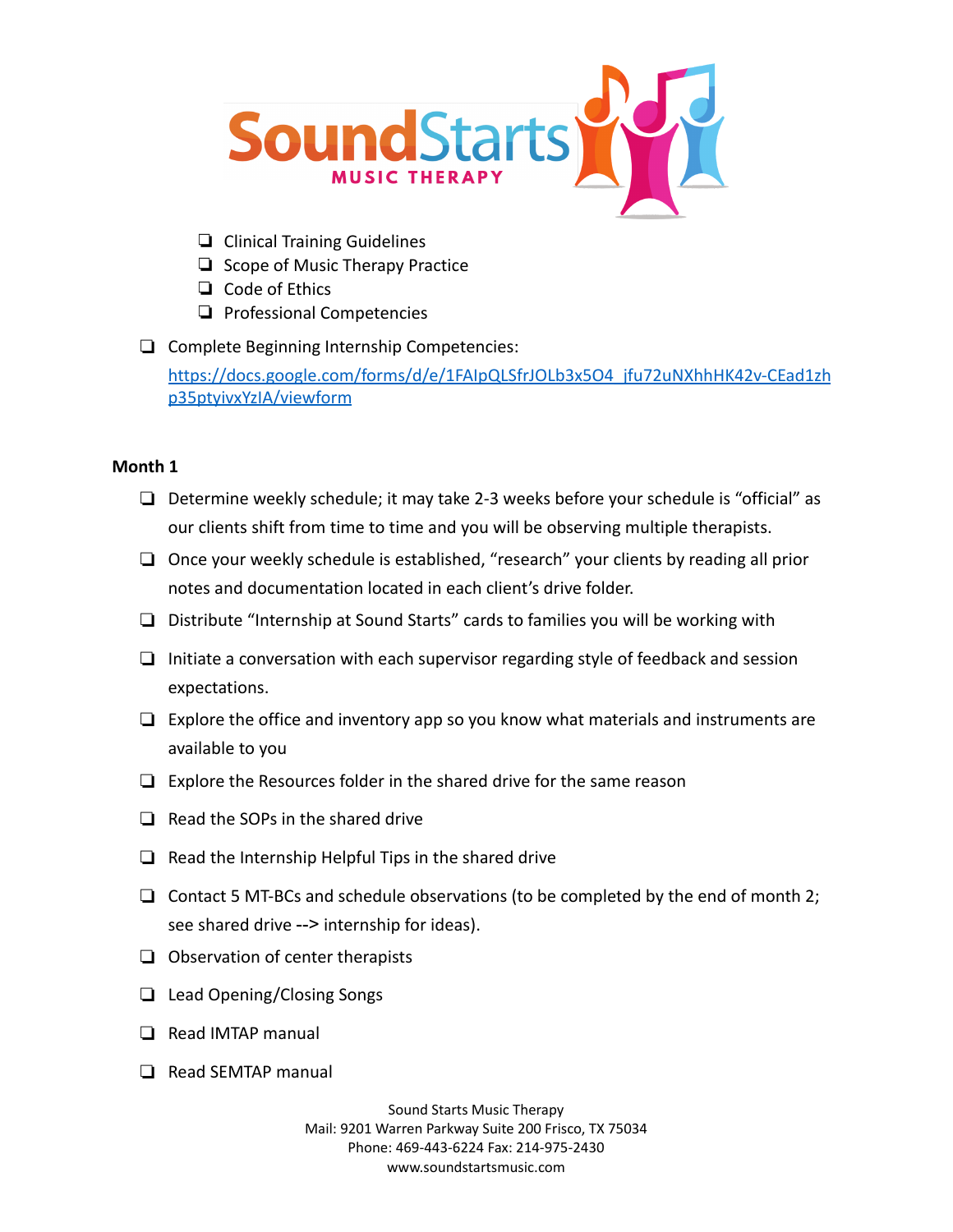

- ❏ Watch the Adapted Lesson training video: <https://www.youtube.com/watch?v=wJNvXJAbp8A&feature=youtu.be>
- ❏ Following attendance at the first team meeting, set your team goal (ask ID for more information)

### **Month 2**

- ❏ Select client for case study.
- ❏ Discuss with your supervisor the best way to track data for your case study.
- ❏ Complete the IMTAP assessment for your case study client
- ❏ Complete 1 SEMTAP assessment with Tyler or Mary
- ❏ Submit special project proposal to the internship director
- $□$  Seek presentation opportunities and schedule your presentations (see shared drive  $→$ internship for ideas)
- ❏ Co-lead regularly scheduled sessions a minimum of 50%
- ❏ Complete 5 MT-BC Observations
- ❏ Submit MT-BC Observation Summaries to the internship director

## **Month 3**

- ❏ Co-lead sessions a minimum of 75%
- ❏ Complete Mid-Internship competencies [https://docs.google.com/forms/d/e/1FAIpQLSfrJOLb3x5O4\\_jfu72uNXhhHK42v-CEad1zh](https://docs.google.com/forms/d/e/1FAIpQLSfrJOLb3x5O4_jfu72uNXhhHK42v-CEad1zhp35ptyivxYzIA/viewform) [p35ptyivxYzIA/viewform](https://docs.google.com/forms/d/e/1FAIpQLSfrJOLb3x5O4_jfu72uNXhhHK42v-CEad1zhp35ptyivxYzIA/viewform)

## **Month 4**

- ❏ Become the Senior Intern!
- ❏ Welcome Junior intern and assist with orientation/question answering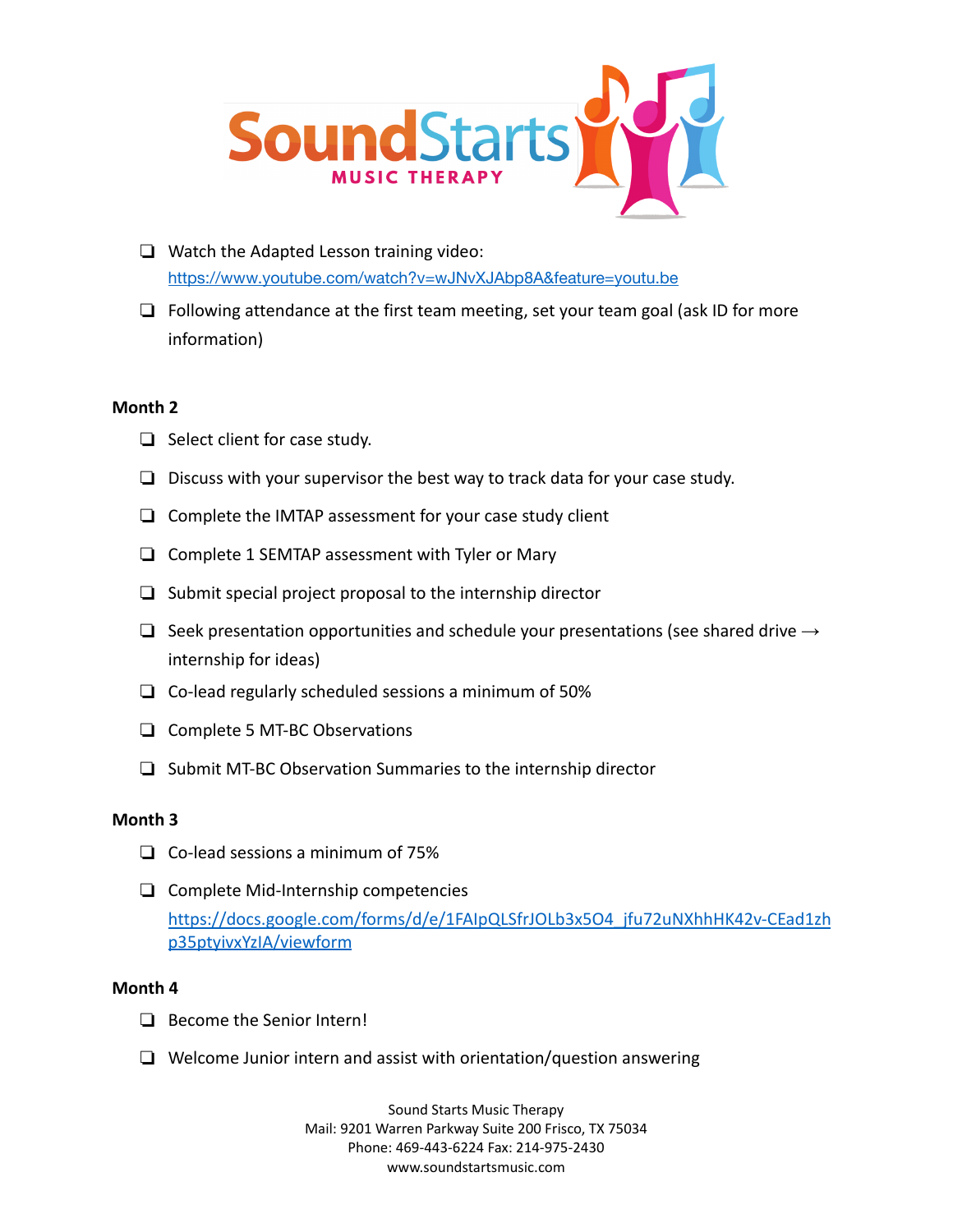

- ❏ Launch your special project
- ❏ Order internship packet from AMTA <https://www.musictherapy.org/careers/packets/>
- ❏ Independently lead 100% of sessions

### **Month 5**

- ❏ Create resume and submit to ID for review
- ❏ Begin job seeking process: ask ID how to join the SWAMTA lists, join FB group "Music Therapy Jobs & Hiring"
- ❏ Begin fading/transitioning during sessions as needed; have an individual conversation with each supervisor.
- ❏ Begin preparing families for your departure by giving verbal reminders: "I have one month left." "two more sessions" etc.
- ❏ CBMT preparation

## **Month 6**

- $\Box$  At large group meeting (1<sup>st</sup> Tuesday) schedule your internship finale party!
- $\Box$  Present case study and special project during monthly team meeting (you may do this at team meeting during month six or team meeting that occurs immediately following internship).
- ❏ Complete all 5 presentations
- ❏ Complete End of internship competencies [https://docs.google.com/forms/d/e/1FAIpQLSfrJOLb3x5O4\\_jfu72uNXhhHK42v-CEad1zh](https://docs.google.com/forms/d/e/1FAIpQLSfrJOLb3x5O4_jfu72uNXhhHK42v-CEad1zhp35ptyivxYzIA/viewform) [p35ptyivxYzIA/viewform](https://docs.google.com/forms/d/e/1FAIpQLSfrJOLb3x5O4_jfu72uNXhhHK42v-CEad1zhp35ptyivxYzIA/viewform)
- ❏ Submit written case student report
- ❏ Schedule "last day" meeting with internship director